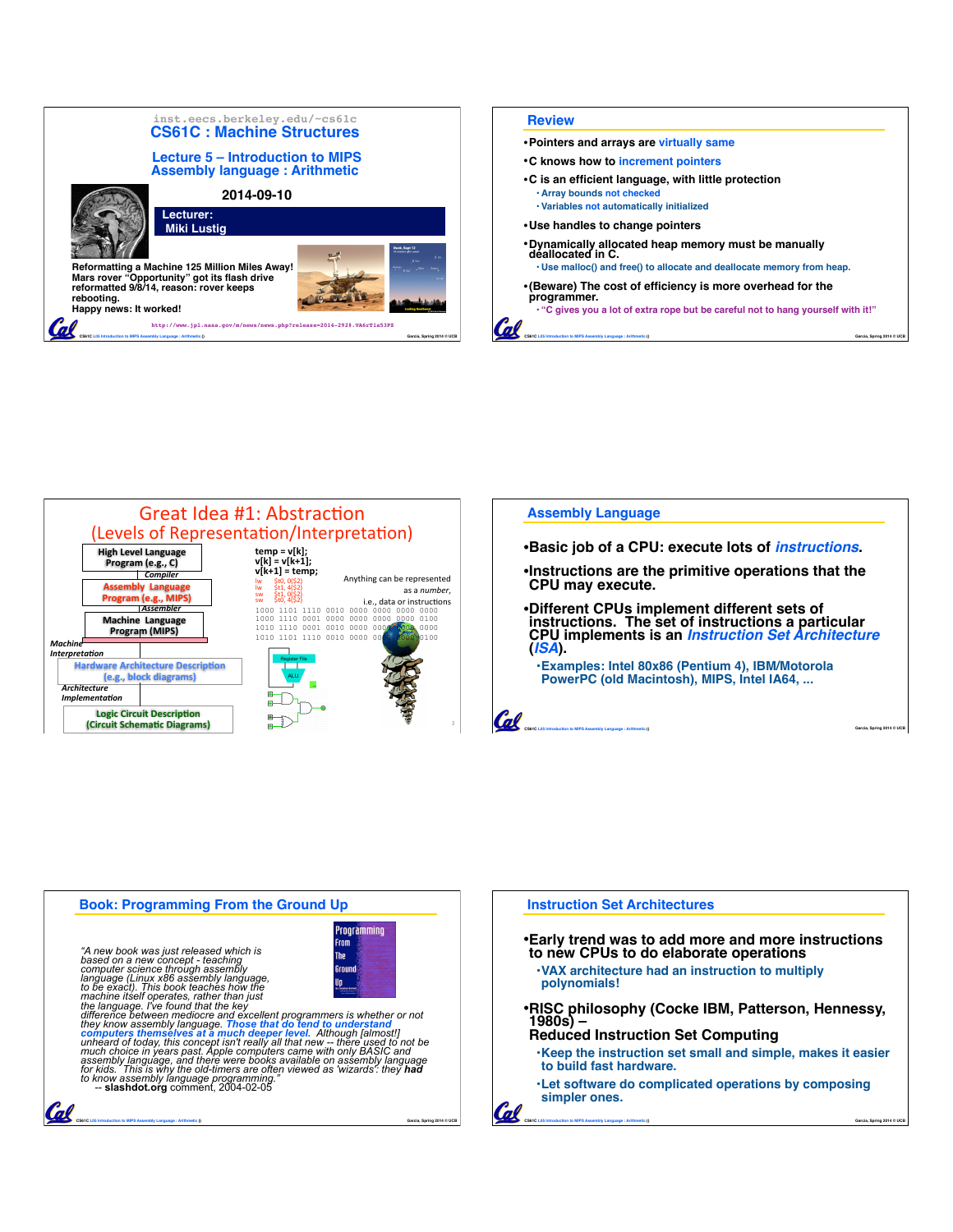## **MIPS Architecture**

**G** 

- •**MIPS semiconductor company that built one of the first commercial RISC architectures**
- •**We will study the MIPS architecture in some detail in this class (also used in upper division courses CS 152, 162, 164)**
- •**Why MIPS instead of Intel 80x86?**
	- **•MIPS is simple, elegant. Don't want to get bogged down in gritty details.**

**•MIPS widely used in embedded apps, x86 little used in embedded, and more embedded computers than PCs**

**CS61C L05 Introduction to MIPS Assembly Language : Arithmetic () Garcia, Spring 2014 © UCB**







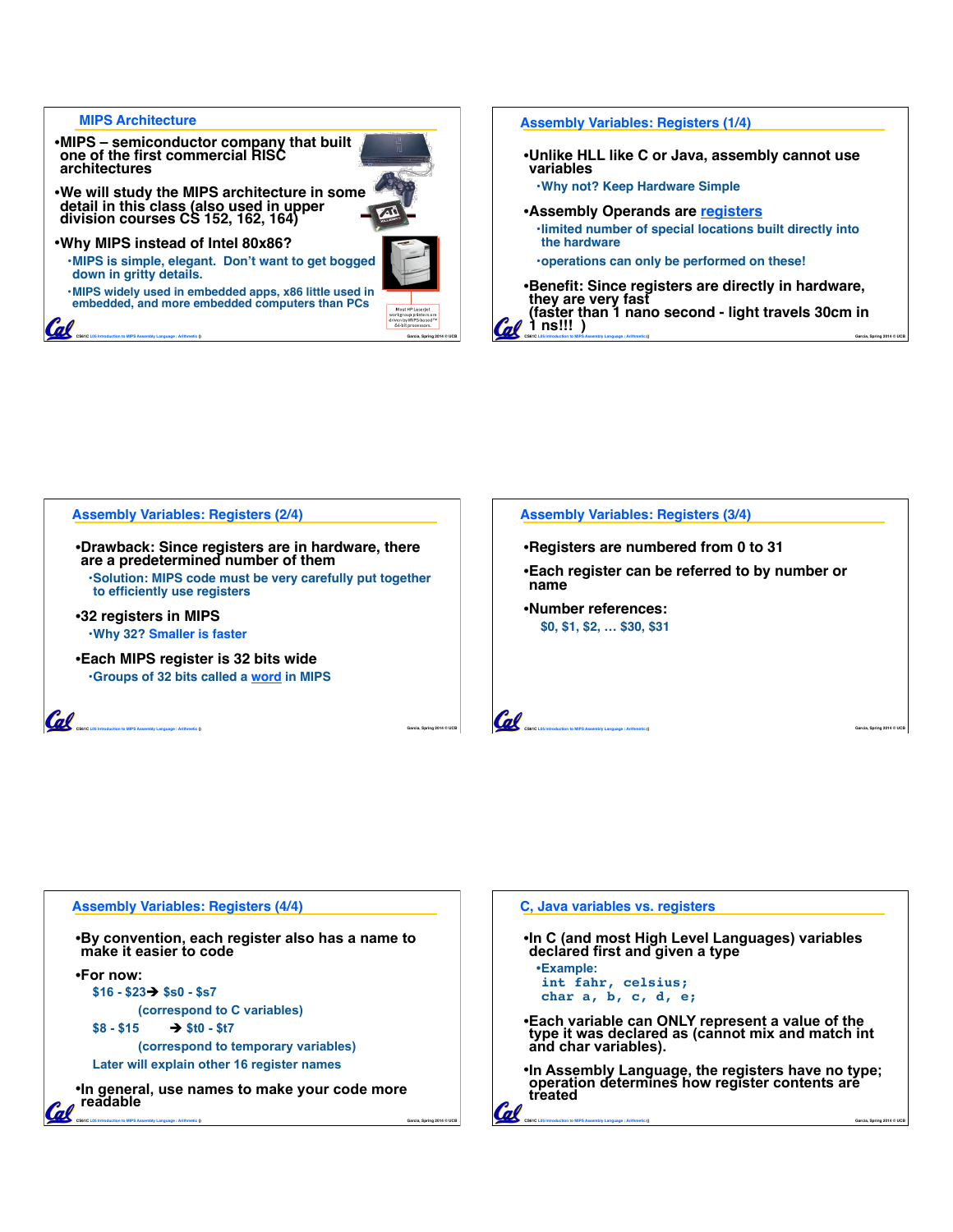### **Comments in Assembly**

•**Another way to make your code more readable: comments!**

•**Hash (#) is used for MIPS comments •anything from hash mark to end of line is a comment and will be ignored**

**CS61C L05 Introduction to MIPS Assembly Language : Arithmetic () Garcia, Spring 2014 © UCB**

**•This is just like the C99 //**

# •**Note: Different from C.**

Cal

**•C comments have format /\* comment \*/ so they can span many lines**

### **Assembly Instructions**

Cal

- •**In assembly language, each statement (called an**  <u>Instruction),</u> executes exactly one of a short list of<br>simple commands
- •**Unlike in C (and most other High Level Languages), each line of assembly code contains at most 1 instruction**
- •**Instructions are related to operations (=, +, -, \*, /) in C or Java**

**CS61C L05 Introduction to MIPS Assembly Language : Arithmetic () Garcia, Spring 2014 © UCB**

•**Ok, enough already…gimme my MIPS!**

**CS61C L05 Introduction to MIPS Assembly Language : Arithmetic () Garcia, Spring 2014 © UCB •Why? Keep Hardware simple via regularity MIPS Addition and Subtraction (1/4)** •**Syntax of Instructions: One two, three, four where: 1) operation by name 2) operand getting result ("destination") 3) 1st operand for operation ("source1") 4) 2nd operand for operation ("source2")** •**Syntax is rigid: •1 operator, 3 operands**



| <b>Addition and Subtraction of Integers (3/4)</b>                                                                                                                   |
|---------------------------------------------------------------------------------------------------------------------------------------------------------------------|
| •How to do the following C statement?                                                                                                                               |
| $a = b + c + d - e$                                                                                                                                                 |
| •Break into multiple instructions<br>add \$t0, \$s1, \$s2 # temp = $b + c$<br><b>add \$t0, \$t0, \$s3</b> # temp = temp + d<br>sub \$s0, \$t0, \$s4 $#a = temp - e$ |
| •Notice: A single line of C may break up into several<br>lines of MIPS.                                                                                             |
| •Notice: Everything after the hash mark on each line<br><i>I</i> is ignored (comments)<br>Garcia, Soring 2014 © UCB                                                 |

| •How do we do this?                   |                                      |  |
|---------------------------------------|--------------------------------------|--|
|                                       | $f = (g + h) - (i + j);$             |  |
|                                       | •Use intermediate temporary register |  |
| add \$t0,\$s1,\$s2 # temp = $q + h$   |                                      |  |
| add \$t1,\$s3,\$s4 # temp = $i + j$   |                                      |  |
| sub $$s0, $t0, $t1$ # $f=(q+h)-(i+i)$ |                                      |  |
|                                       |                                      |  |
|                                       |                                      |  |